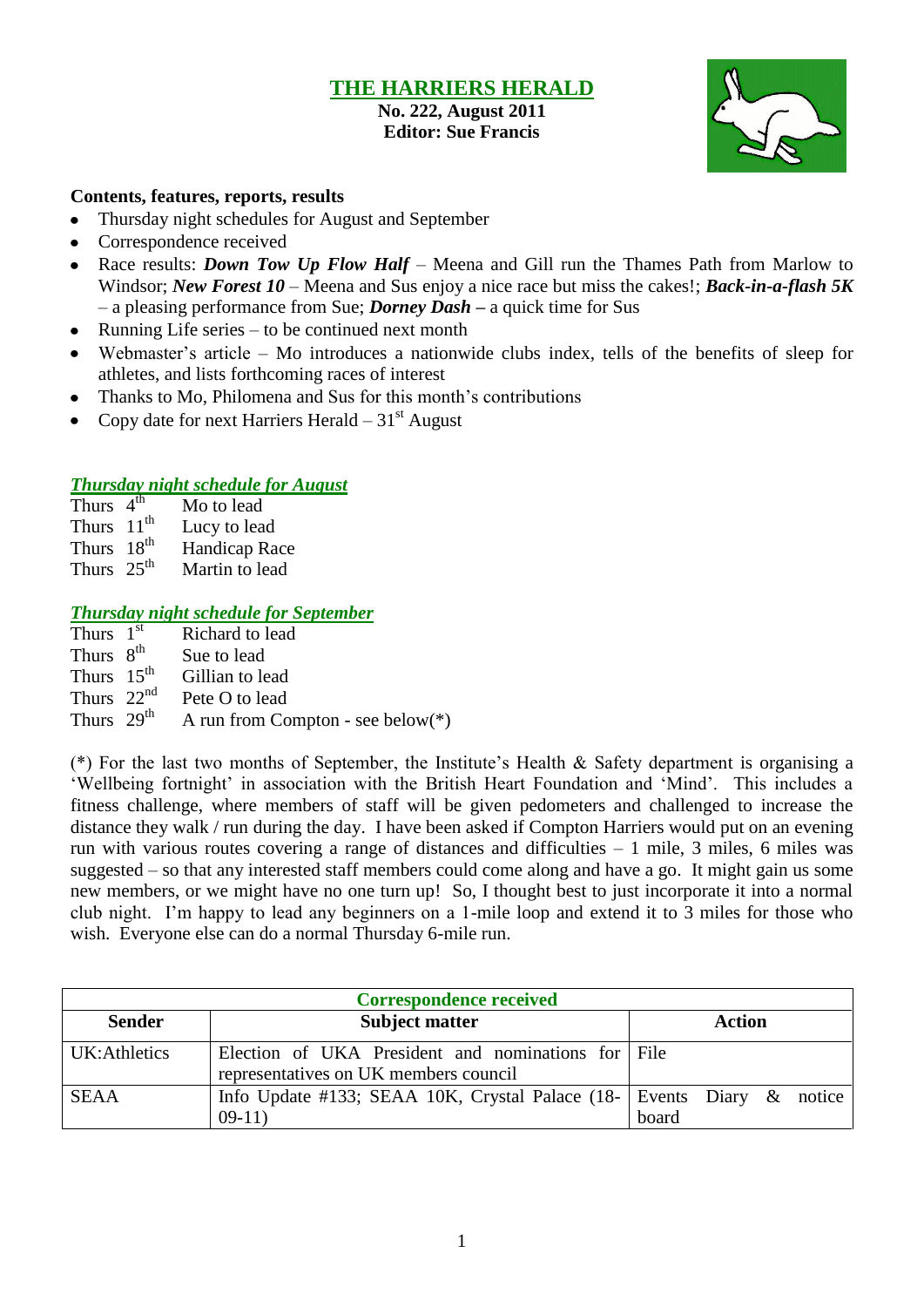# *Race Reports & Results*

# *[Down Tow Up Flow](https://webmail.har.mrc.ac.uk/src/read_body.php?mailbox=INBOX&passed_id=50359&startMessage=1) Half Marathon, 24th July* **Meena**

Gill and I both did this lovely scenic half starting this year from Marlow and finishing in Windsor. Unfortunately neither of us knew that the other was doing it, so we didn't meet up and didn't even spot each other at the start! Nonetheless we both had a good day out. It's a lovely route going along the Thames Tow Path for most of its length, and passing through some lovely villages (Cookham and Bourne End). The day was warm but there were five water stops at 2-2.5 mile intervals, so you did not get too hot or thirsty.

Although flat it's not really a PB course as the ground is quite rough in places and also it's along quite narrow paths, with many gates resulting in a few pinch points. It's best to just relax and enjoy the scenery for this one. It's very well organised with coach transport to the start and baggage is taken to the finish.

Gill (who was feeling a bit under the weather): 2:59:21 Meena: 1:42:11

## *New Forest 10, 10th July* **Sus**

Fantastic location; motivating marshals aplenty; pleasant and relatively flat course with majority of the race held over wide gravel forest trails with a few undulations but no major hills; post-race picnic potential. The only downside, but hugely important, was that by the time Phil and I were ready for the homemade cakes they had sold out! But Phil quickly solved this major setback by making a detour to the nearest Costa and saved the day.

| $1st$ Man  | Simon Plummer (City of Salisbury) 54:58 |         |
|------------|-----------------------------------------|---------|
| $1st$ Lady | Laura Parsonage (Team Bath)             | 1:01:08 |
| $3rd$ Lady | <b>Sus</b>                              | 1:08:01 |
|            | Philomena                               | 1:13:59 |

## *Back-in-a-Flash 5K, Swindon, 27 th July* **Sue**

This is a gently undulating out-and-back route along cycle tracks in Coate Water Country Park. I'd done the race three times previously, with a best time of 20:12. This time, I was determined to beat that and hopefully also break the 20-minute barrier. Conditions were ideal for good times, and I was wearing my magic 'Inov8' shoes which seem to have been associated with some of my better recent performances. I pushed hard all the way and was really pleased with my time of 19:44  $(2^{nd}$  lady,  $23^{rd}$  overall). There were 162 finishers. First man, Gary O'Brien (Swindon Harriers) is a regular winner at this event, and his time of 16:38 set an MV40 course record. First lady, Kate Jacobs (also Swindon H), did an excellent time of 18:52 – all the more amazing since she had an operation in March this year to correct a potentially fatal heart arrhythmia!

## *Dorney Dash 10K, 31st July*

Sus raced the Dorney Dash in a good time of 40:19, just 20 seconds outside her recent PB.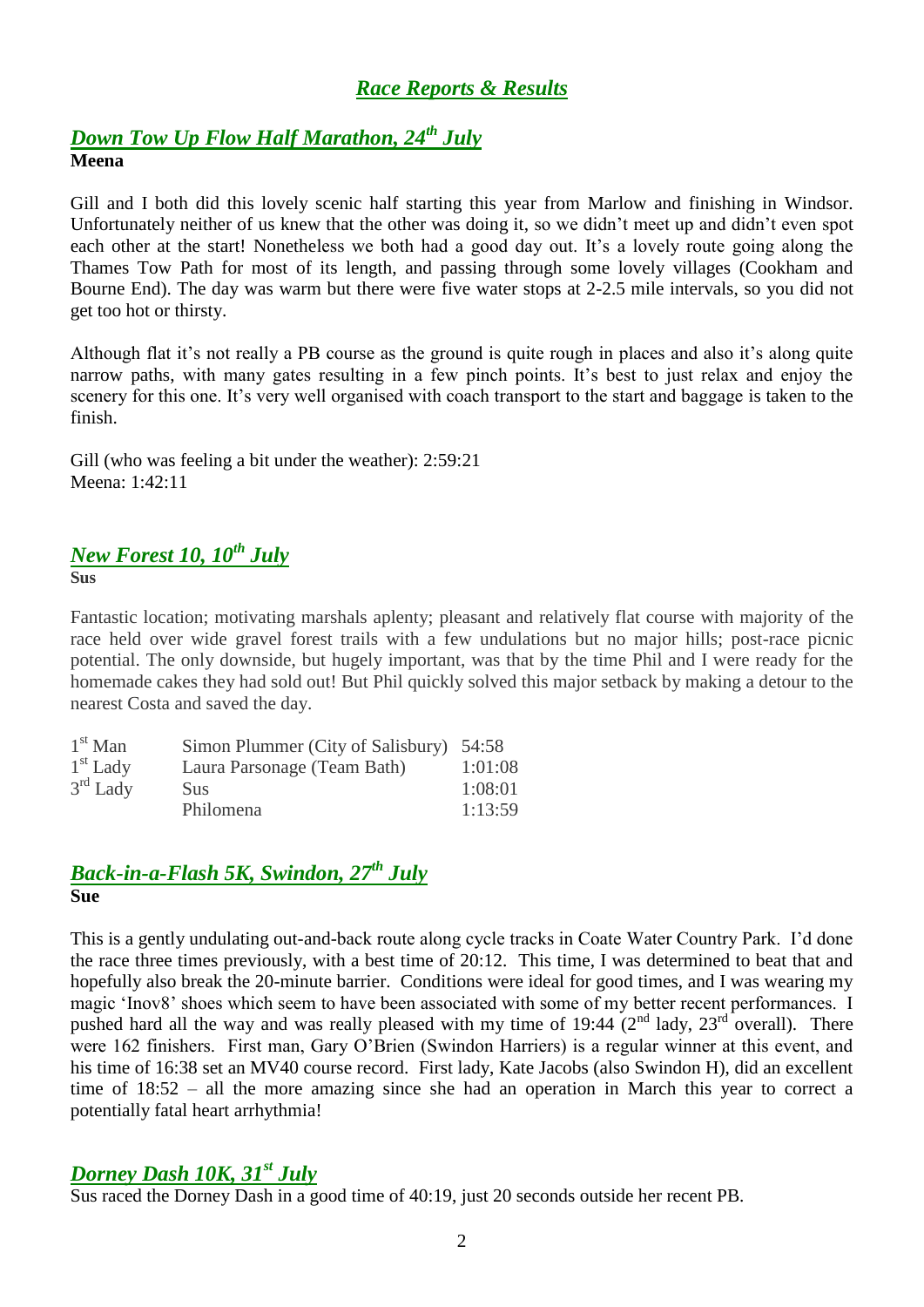## *Website update… http://www.comptonharriers.org.uk* **Mo**

## *Links of interest this month:*

Visit<http://www.whichrunningshoes.co.uk/> to find out more about the wet foot test and which running shoe is best suited to you.

Try this link [http://harriers.clubbz.com](http://harriers.clubbz.com/) … this will show you something I am currently experimenting with. After receiving several emails from Clubbz.com suggesting that Compton Harriers take up an invitation to be part of a nationwide index for clubs and also take advantage of a free promotional tool for the club, I eventually decided to have a look to see what was on offer. Having checked through the content, it occurred to me that as there is a section for signing to receive news updates it could be used for sending out automatic details of Tuesday and Thursday sessions so ensuring that nobody is accidentally left off the notification list. So, having completed the initial setup, I added some news and then tried out the news update request, using one of my alternative email addresses, and waited for the news to arrive in my inbox … I'm still waiting! There must be a logical explanation … I just have to find it. To help me out, should any Compton Harrier feel like participating in the evaluation process, please click the link to request news updates (under the 'Social' heading to the left of the calendar). It will be interesting to see if you receive any news or indeed if I get notified of your request so please put in your requests. The other alternative is to set up a news feed on our main website (RSS feed). Interestingly, although RSS stands for Really Simple Syndication, when I tried it previously it didn't appear to be that simple to set up … however, I'm sure I will be able to sort it out eventually. (Note: I did receive the update as site administrator).

Now if all that hasn't sent you to sleep yet, perhaps my article will!

### *My article this month: The easiest way to improve your running -- get more sleep*

Most of us do not even get the minimum recommended of seven to nine hours a night. That is for the average person, but runners do fall into a different category. Add to that the fact that as we age the architecture of sleep changes and more time is spent in light sleep and less in the deeper and more restful sleep. Most of us are in a continual state of sleep deprivation. This does take a toll on your body in the form of decreased energy, lack of motivation, and ultimately injury of some sort.

By now most of us recognize the necessity of easy runs and recovery days. Even those of us driven to extremes at times know that a little time off can do a great deal to rejuvenate our running and training. But we still neglect getting more sleep.

Most of the top elite runners sleep 12-14 hours a day. Because it is their job they mainly sleep, eat and run with perhaps some weight training or stretching thrown in for good measure. They have learned that lots of sound sleep helps the body to repair tissues following hard training sessions. They do it because they cannot get to the top by neglecting that crucial time when the body repairs and replenishes itself both physically and mentally.

Obviously unless you are an elite athlete you are probably not going to be able to sleep 12-14 hours out of every 24, but you need to assess where you are on the sleeping continuum and make an attempt to get more. Even increasing your sleep an hour a night can make a huge difference.

This is the cheapest and most effective use of your time to make you a better runner. You will have more energy for workouts, you will recover more quickly and you will avoid those injuries that come from overstressing your mind and body. You do not have to pay a personal trainer, join a gym, or get a coach …you just need to sleep. Give it a try and see how much your running improves!